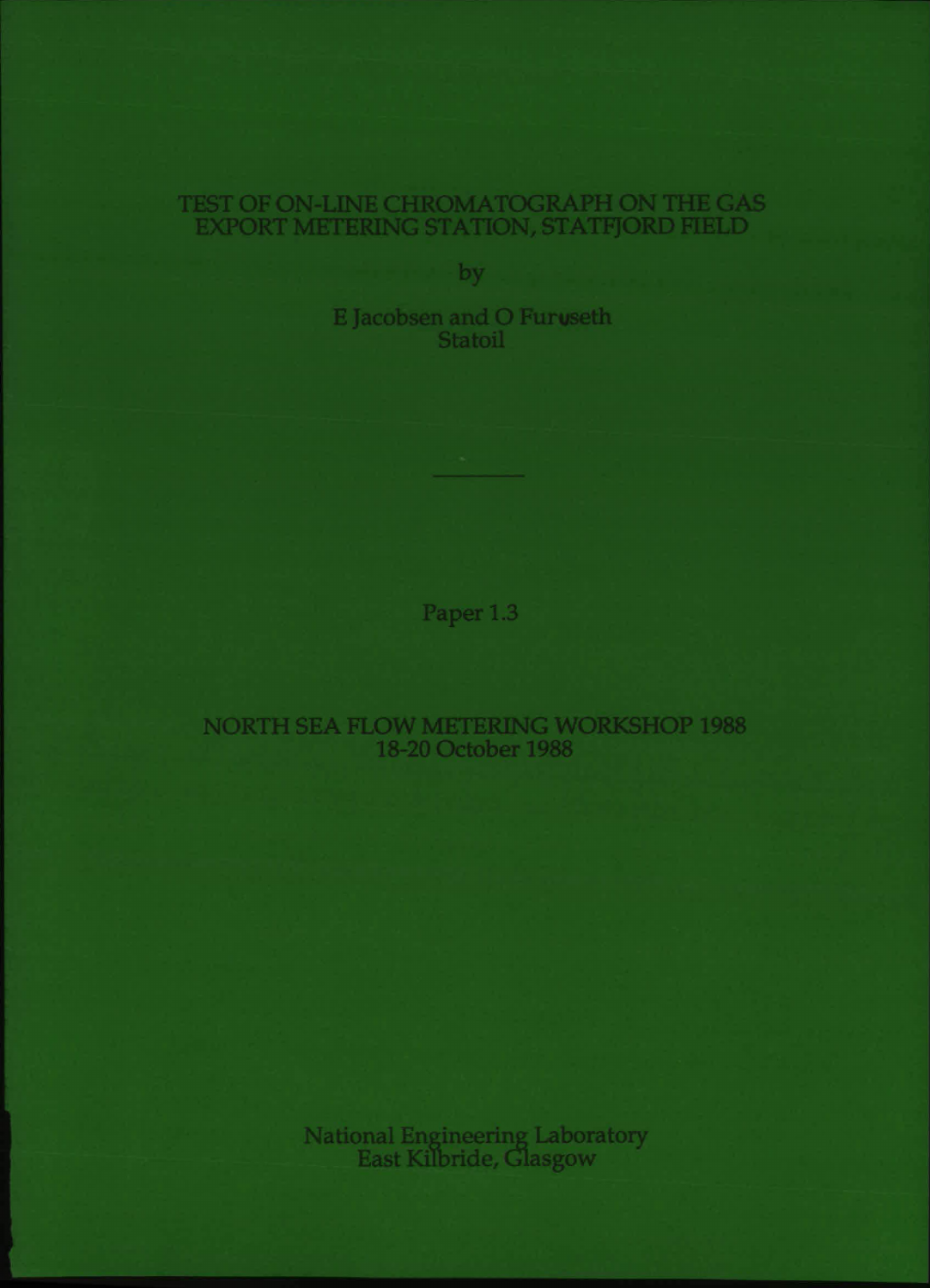TEST OF ON-LINE GAS CHROMATOGRAPH ON THE GAS EXPORT METERING STATION, STATFJORD FIELD.

Endre Jacobsen and Odd Furuseth

STATOIL Driftsdivisjon Stavanger.

SUM MAR Y

A three stage test program has been carried out, for proving the On-line Gas Chromatograph for fiscal accounting purposes. The following aspects have been studied:

- Mechanical Proving
- Availability
- Monitoring of Calibration and Operational Constants
- Analysing-accuracy
- Comparison against existing sampler/analysing system

Phase I:

The On-line GCs are found to be mechanically sound and they operate reliably. Changes to the calibration constants did not in some cases comply within the preset limits, mainly due to a weakness in some components.

Phase II: Except for an overestimation of nitrogen content on two of the four On-line GC's, all analysis were found to be within the ASTM 1945 reproducibility limits. The allocation laboratory reproduced all components within the given limits.

Phase III:<br>Two of the On-line GCs are compared against the existing system, and preliminary results have shown an underestimation of the C6+ fraction. All other components have been within the limits throughout the periods stated.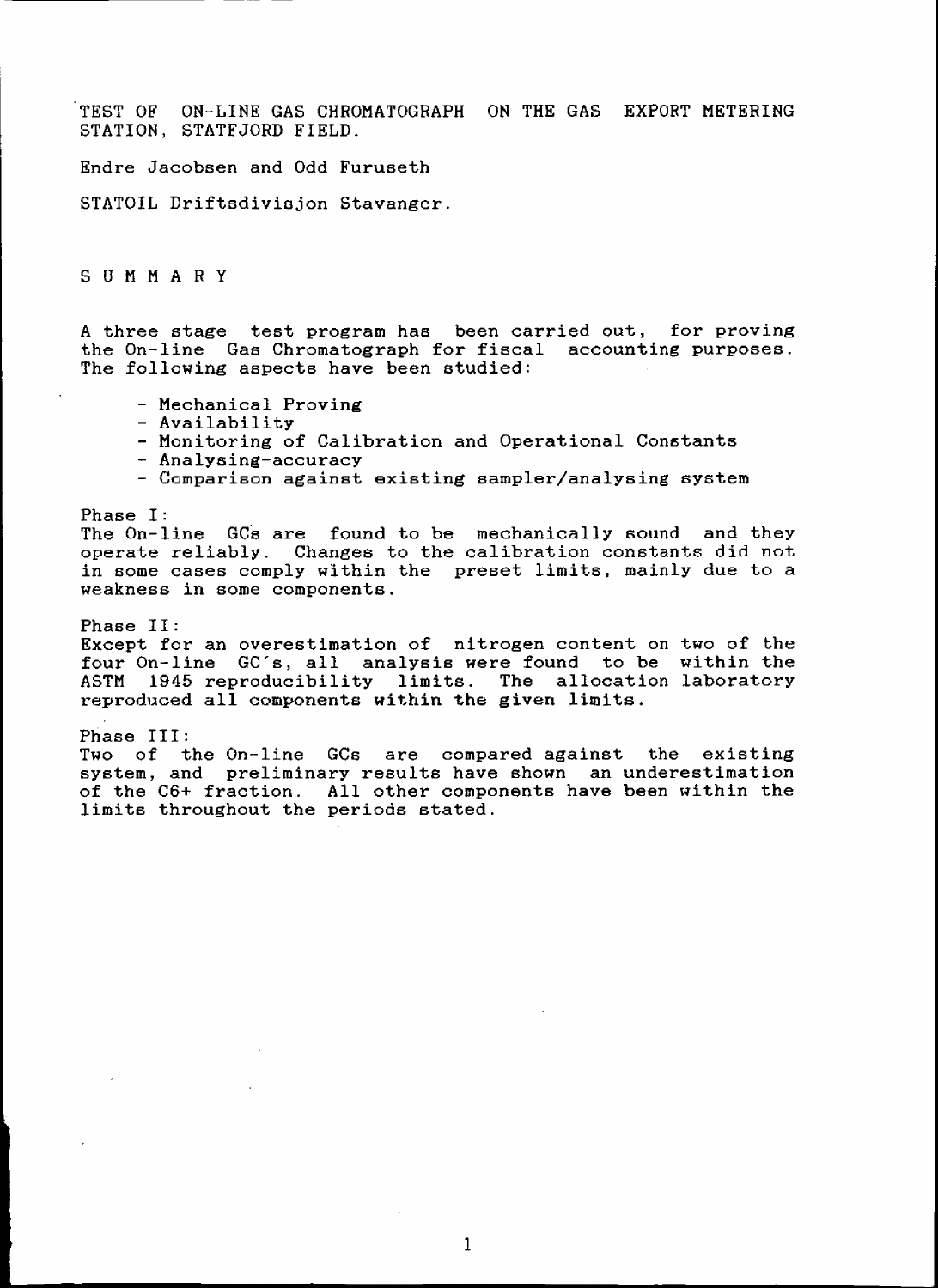# o SUMMARY

- 1. Introduction.
- 2. Description of the On-line GC system
- 3. Phase I
	- 3.1 Introduction
	- 3.2 Downtime
	- 3.3 Relative Response Factor
	- 3.4 Relative Retention Time
- 4. Phase II
	- 4.1 Description
	- 4.2 Results
	- 4.3 Discussion
- 5. Phase III
	- 5.1 Description
	- 5.2 Results
	- 5.3 Discussion
- 6. Conclusion
- 7. References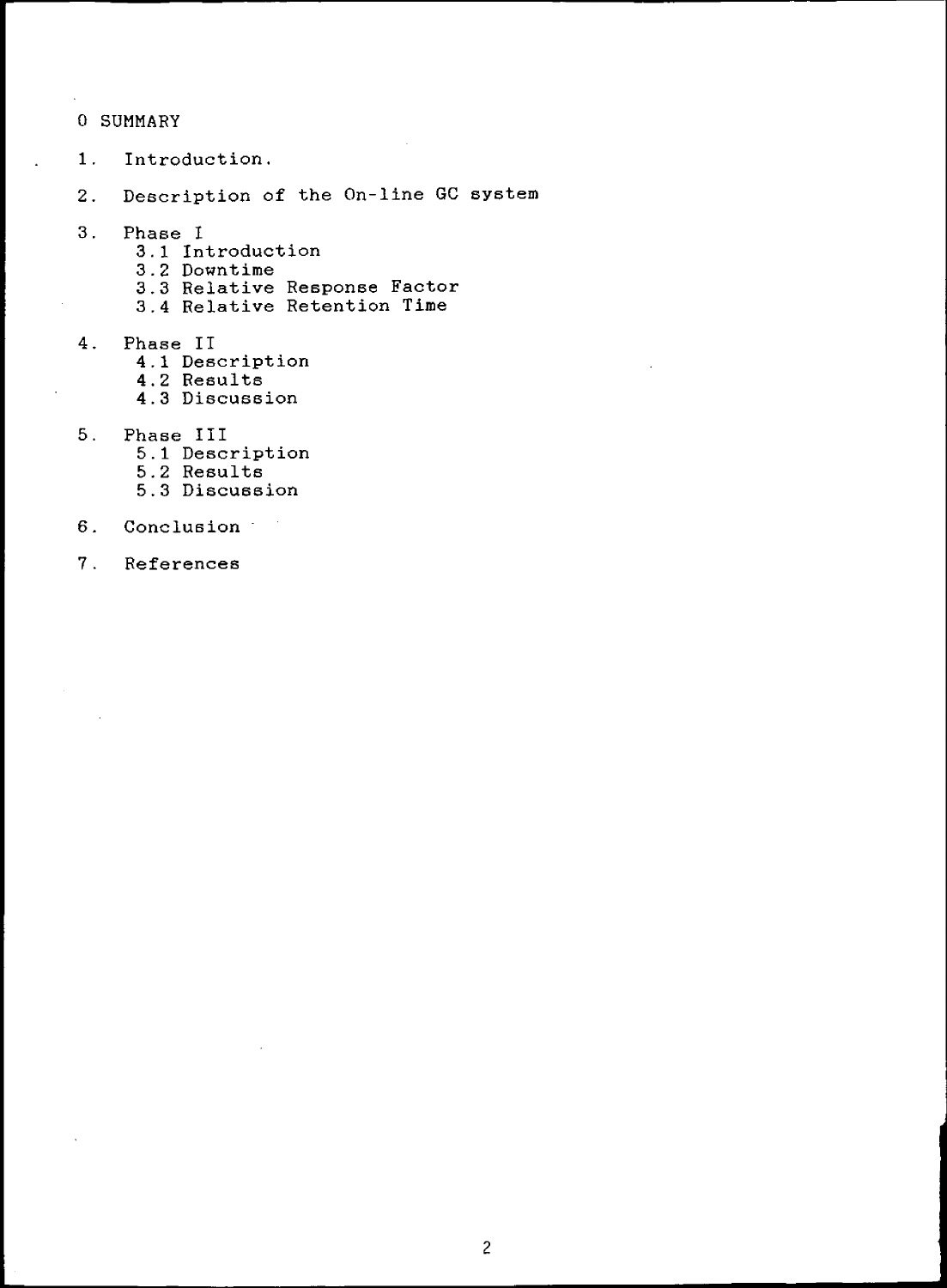1. Introduction.

This paper describes the experience and preliminary results of an ongoing test program for the On-line GC on the Statfjord field. The test program was initiated in order to investigate the possibility of utilizing the On-line Gas Chromatographs for allocation purposes. Little experience was available by use of  $O_{n-1}$  and  $O_{n-1}$  and  $O_{n-1}$  and  $O_{n-1}$  and  $O_{n-1}$  and  $O_{n-1}$  and  $O_{n-1}$  and  $O_{n-1}$  and  $O_{n-1}$  and  $O_{n-1}$  and  $O_{n-1}$  and  $O_{n-1}$  and  $O_{$ On-line Gas Chromatographs on offshore installations. therefore neccesary to go through an acceptance test for verifying the system.

Background: To provide a real time analysis of the exported gas, it was decided to install an On-line GC for Statfjord A, Statfjord B, Statfjord C and UK-offtake metering stations, (later called system A, B, C and D in random order).

The reasons for choosing a continious analysis system were:

- to ensure that gas quality spec's were met.
- to provide the pipeline operators with input for:
	- 1) pipeline leak detection system
		- 2) optimizing operations of the processing plant
		- 3) optimizing pipeline operations
- to furnish data to be used for calculating volume and energy flow.
- after a period of testing, include the On-line system in the allocation accounting procedure.

A three stage test program following phases: was initiated containing the

Phase I:

- Collecting of maintenance and reliability data. This has been compared against preset "limits".

Phase II:

- Compare the analysis results provided by the On-line GCs against certified gas samples, with respect to reproducibility and repeatability limits in the ASTM 1945.

Phase III: - Compare composition analysis figures from the On-line GC against the existing sampling and analysing system.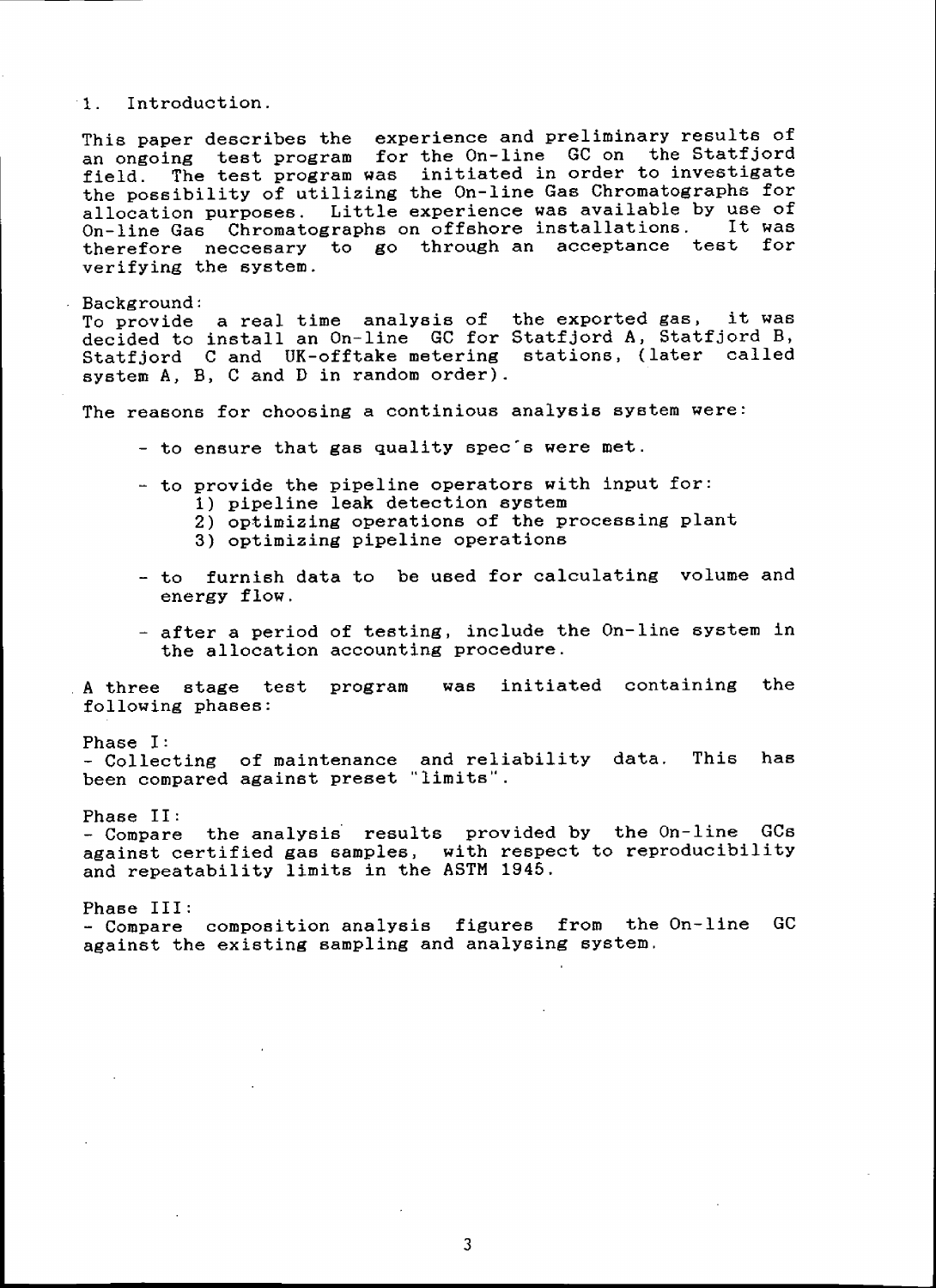2. Description of the On-line GC system

The On-line GC system Station (shown in fig. component parts: is a part of the Gas Export Metering 1). It consists of the following main

- Bendix 002 Gas Chromatograph, including three columns each dedicated for separating groups of components. The carrier gas is high purity Helium
- Sample/handling system, low and high pressure cabinets providing two-stage pressure reduction (ref. fig 2).
- Cosasco Probe, located in a commom flow·point on the inlet header.
- Control unit, supervising the following tasks:
	- introduce the sample into the proper column
	- control column switching
	- convert raw data from the detector
	- check components for preset limits
	- perform all calculations and communication with master computer.
	- control the calibration sequence.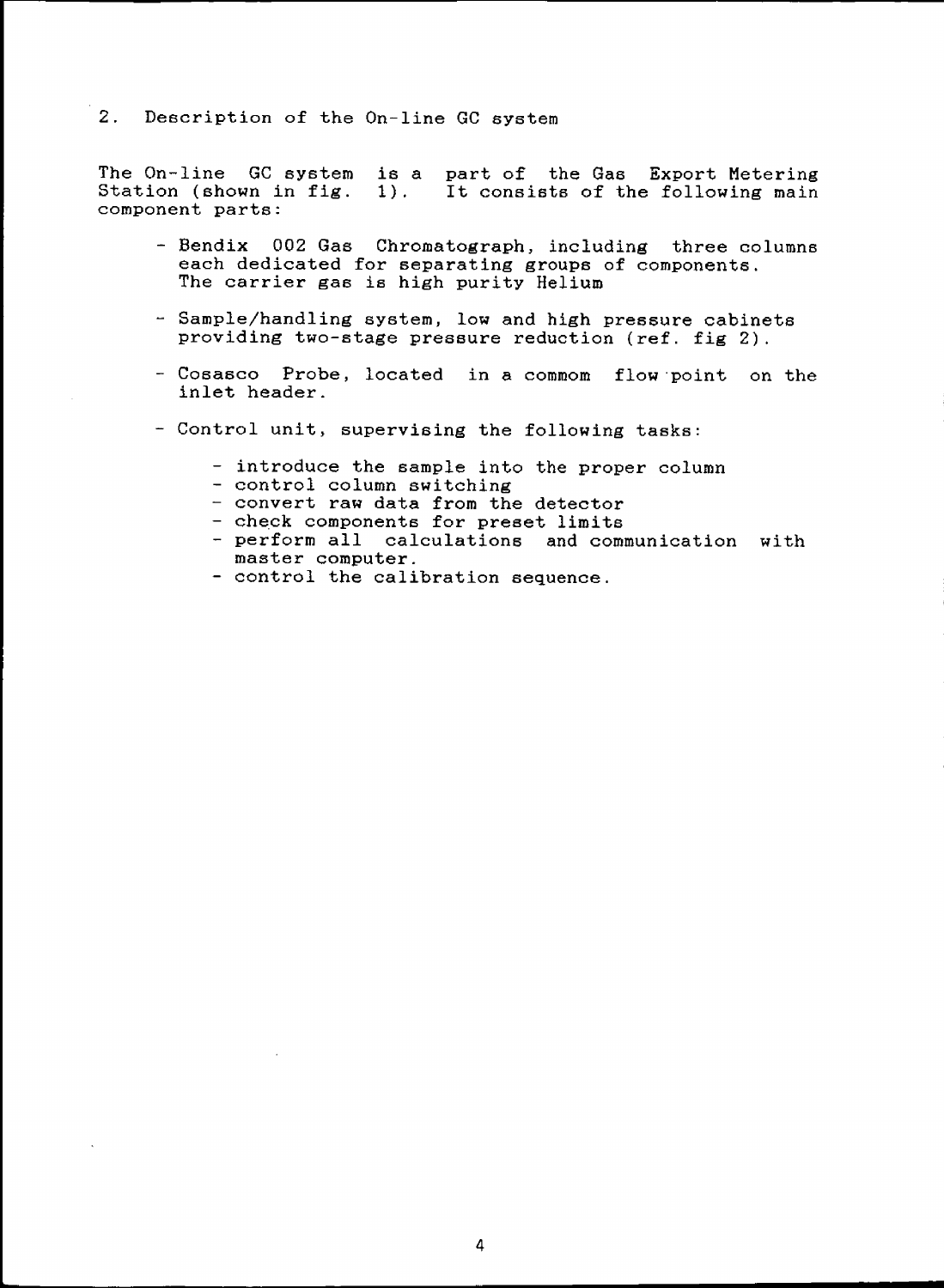#### 3. Phase I

#### 3.1 Introduction

This phase involved the mechanical proving and the operational reliability of the entire On-line GC system. To monitor the performance of the system, three main test criteria have been established: Downtime, RRF and RRT, ref sect. 3.2 - 3.4.

3.2 Downtime

This mode is defined as "a period when the GC does not give a representative result of the gas sample composition". Downtime periods are normally caused by changes in the sample/handling system, analyser problems or hardware/software corruptions. The objective was to keep the monthly mean downtime to less than 1 hour per day; i.e. availability = 95.8 %.

Fig. 3 shows the downtime results for GC system "A", "B", "C" and "D" versus maximum allowable downtime, 100 % is equal to 1 hour (4 cycles downtime) per day. An observation period of 17 months is included in fig. 3.

For all GCs, the actual downtimes were outside the objective at the beginning of the test period. This was mainly due to fact that the technicians working with the equipment were at the beginning of the learning curve. Later months have also shown downtime figures outside the objective, but they were mainly due to the following:

- periods of long response time during alarm conditions.
- hardware faults in a control unit.
- faults in the temperature control unit in one GC cabinet.
- weak design of a restrictor providing constant reference flow through one of the GCs.

The distribution of the downtime duration is presented in fig. 4. The plot is based on data from GC system "C" during a six months period. The peak of 4 downtime cycles (1 hour) was due to the calibration of the system. The GC is automatically set to be calibrated 4 times per month, and is then out of service for one hour.

Approx. 70 % of the downtime had a duration of 1 hour or less and approx 5 % of the downtimes' exceeded 5 hours. The results shown in fig. 3 were typical for the remaining  $GCs$ .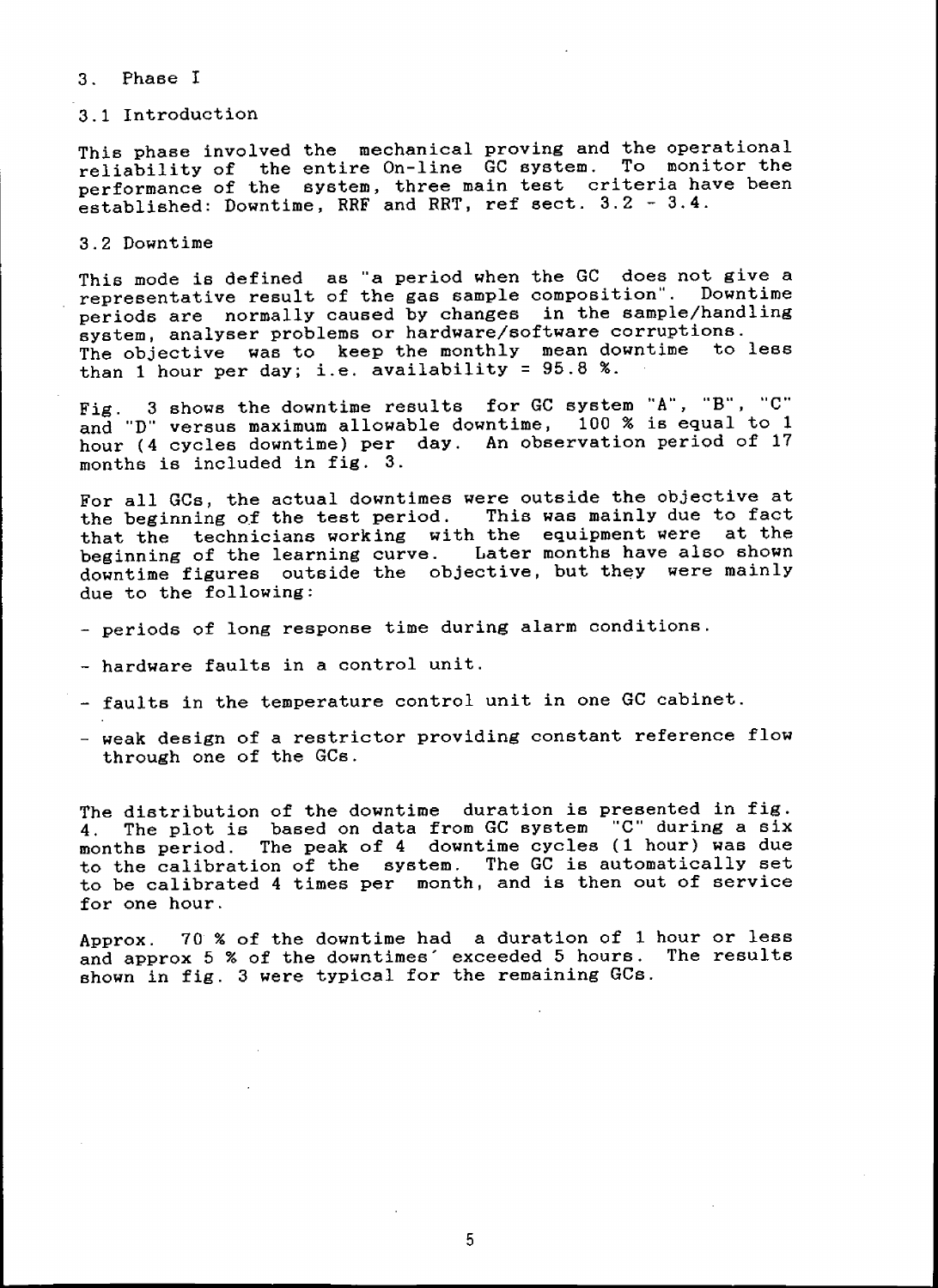3.3 Relative Response Factor (RRF)

Relative Response Factor (RRF) is a calibration constant, computed for each component during the calibration sequence. Calibration gas with known composition is then routed through the GC, and analyses are carried out.

When back in normal "analysing" mode, the sets of RRFs calculated during calibration, and the integrated peak areas are used to calculate gas composition.

Shift in the RRF-value indicates performance of the following GC components:

- columns

- pressure regulators
- detector (TDC, thermal conductivity detector)
- flow control
- temperature control

In addition, change of calibration gas can affect the RRF-values.

The objective of RRF stability was to be within  $+/-$  3 % per 3 months.

Figs. 5 and 6 show the typical RRF development on GC system "B" and "C" over a period of 3 months for all components.

Some components were found to be outside the RRF objective, mainly due to the following:

- weak control of reference flow through a detector on system **IIBII .**

- weak temperature control in GC cabinet on system "B".

By proper maintenance and by corrrecting weak parts of the system, it is possible to achieve RRFs within the objective. Slight changes in the RRFs can be accepted optimal calibration interval is adopted as long as an

3.4 Relative Retention Time (RRT)

For each component, a fixed Relative Retention Time (RRT) through the columns, is established in the GC controller software. If no peaks are detected "time-window", a "missing" alarm will be reported. inside the preset

The objective is to keep the RRT for each component within +/- 4 sees for 3 months. A six monthly test was carried out on GC system "B" and "C" and no significant shifts in the RRTs were observed. There was no need for changing the RRT-settings throughout the test period. If the "missing" alarm condition did occur, this was reflected in the downtime figures.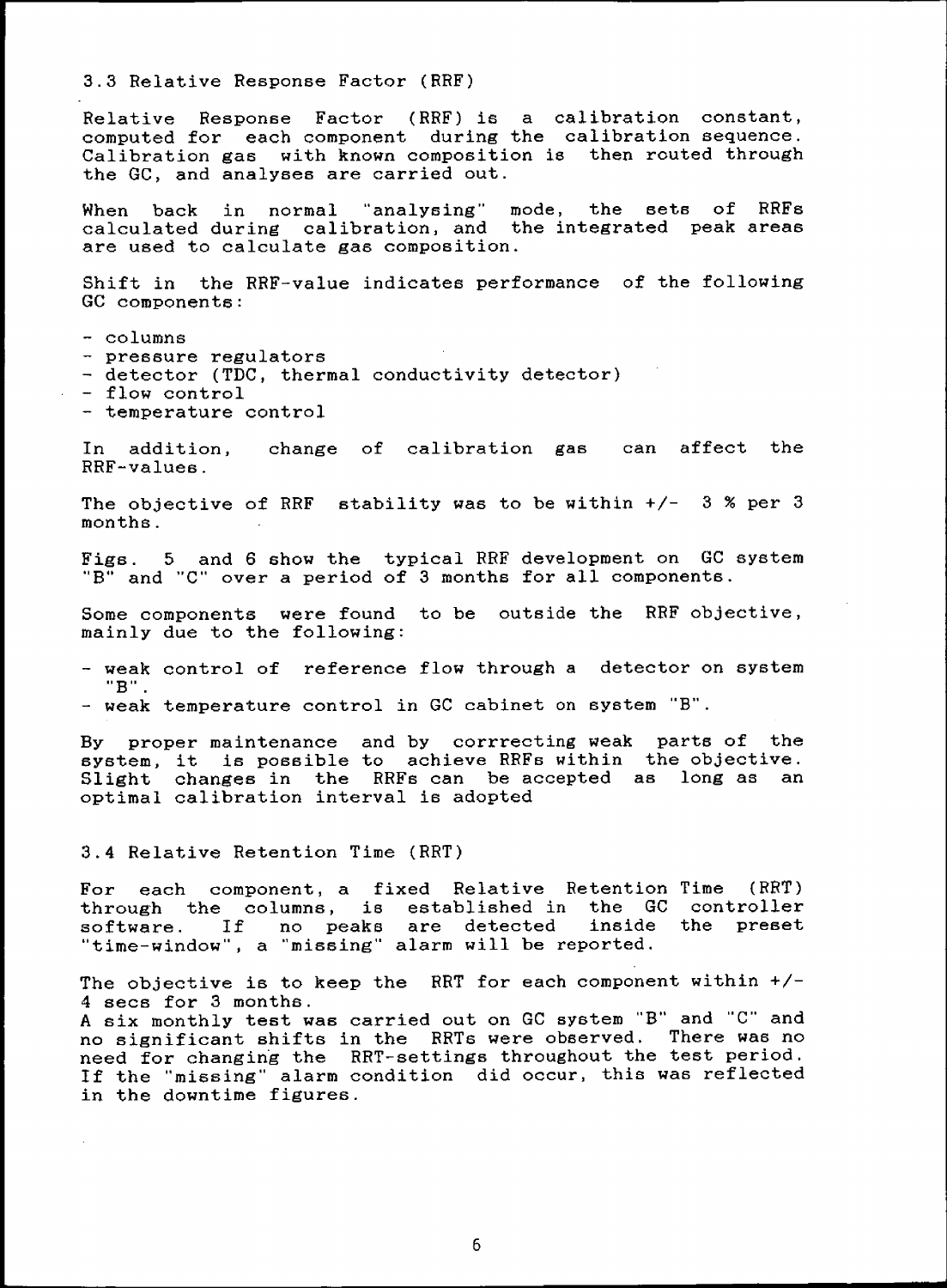4. Phase II

4.1 Description

Phase II included comparison of the four On-line GCs on Statfjord against certified gas mixtures. For verifying and comparison, the onshore allocation GC has been included.

Analyses were carried out with the onshore GC, thereafter on the On-line GCs and finally back for verifying with the onshore GC.

The results have been checked for repeatability and reproducibility criteria in the current standard, ASTM 1945.

Two composition samples close to the typical gas export quality, have been investigated.

Typical Statfjord gas composition:

| Methane   |   | 76.0  | X    |
|-----------|---|-------|------|
| Ethane    |   | 11.0  | X    |
| Propane   |   | 8.0   | X    |
| I-Butane  | ÷ | O. 5  | X    |
| N-Butane  | ÷ | 2.0   | X    |
| I-Pentane | ÷ | ი. 5  | X    |
| N-Pentane |   | O 5 % |      |
| $C6+$     |   | ი . 5 | X    |
| Nitrogen  |   | 0.5   | ℀    |
| CO2       |   | ი 5   | $\%$ |

Certified gas bottles provided by Norsk Hydro were used as transfer samples between the On-line GCs and the onshore GC. Norsk Hydro is also used as the supplier of calibration mixtures to the onshore and offshore GCs.

The calibration gas is certified within the following accuracy:

- methane within a range  $-$  all other components within a range :  $+/-$  1.0 %  $\div$  +/- 0.5 %

- Onshore Gas Chromatograph

The test gas cylinders were analysed according to the existing allocation analysis procedure, based on ASTM 1945.

The following calibration checks are performed prior to analysing:

- $-$  unnormalized sum to be within 100 +/- 1 %.
- two concecutive analyses to be within the limits in ASTM 1945.

If it is outside the limits, the GC is re-calibrated. A sample analysis is only accepted if results are within the above limits. The analysis with the unnormalized sum closest to 100 % is normalized and reported in sect. 4.2.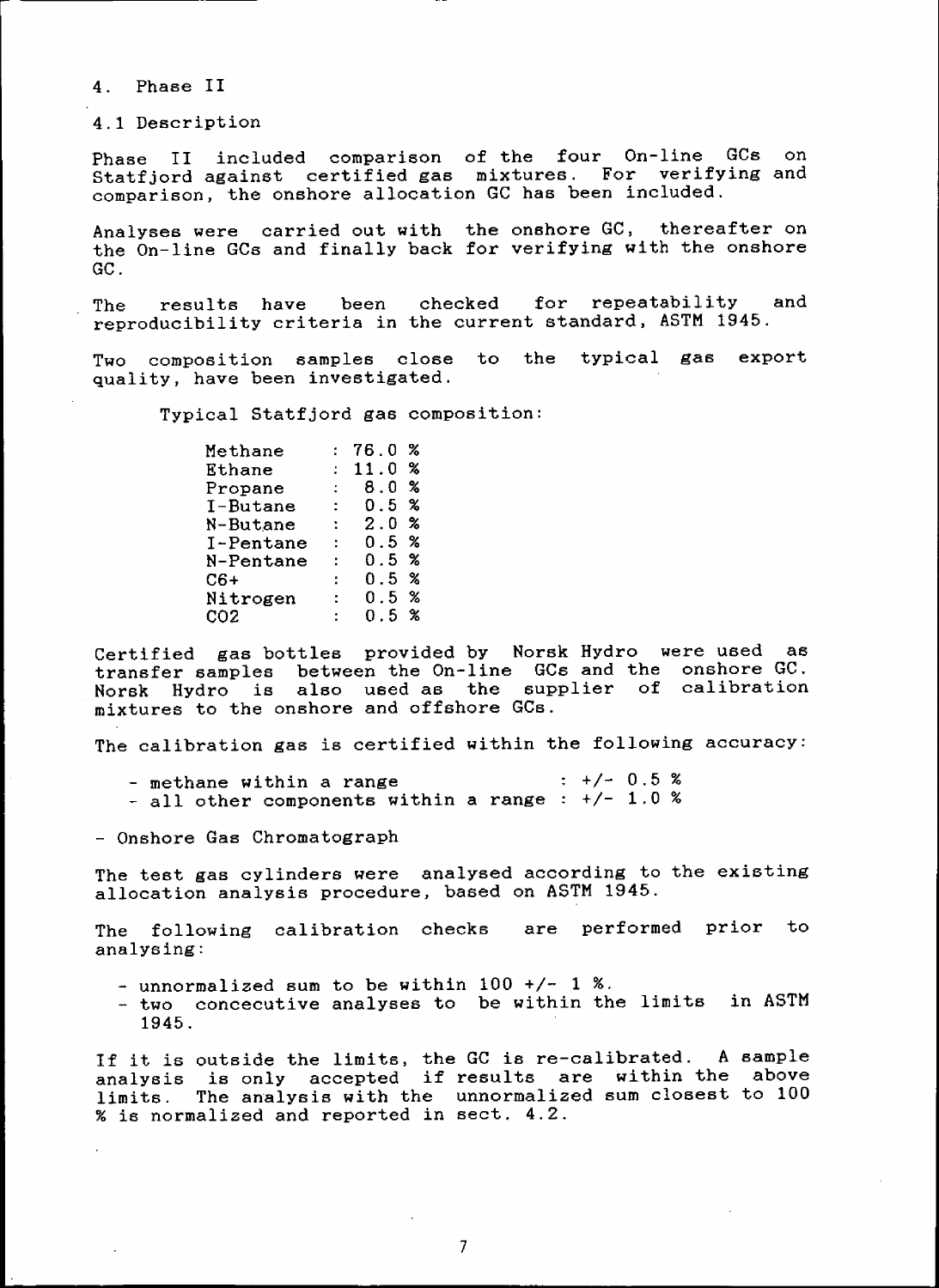- Offshore On-line Gas Chromatographs

The On-line GCs were calibrated prior to the analysis of the transfer samples. Two concecutive analyses must repeat within the ASTM 1945 limits. Based on the last calibration analyses, new updated sets off RRF were utilized in the GC software. The transfer samples were connected and prepared as done for calibration. Two concecutive analyses must then repeat within the given limits, and the latest ones have been reported in sect. 4.2.

## 4.2 Results

Results from two certified mixtures are presented. Each mixture has been analysed on two occasions on the onshore GC, plus once on each On-line GC. The results are separated for each of the involved GCs, see fig. 7, 8 and 9.

The bar height shows the fraction of maximum allowable reproducibility calculated for each component as follows:

bar height = (analysis-certificate)  $*100$  / max reproducibility.

The certificate value is provided by Norsk Hydro. The plots show the distribution for every component in the mixture. Maximum allowable reproducibility and repeatability values according to ASTM 1945, for this calibration gas specification, are as follows:

| Component                                                 | Reproducibility                    | Repeatability                  |  |
|-----------------------------------------------------------|------------------------------------|--------------------------------|--|
| $N2$ , $CO2$ , $iC4$ , $iC5$ and $nC5$<br>nC <sub>4</sub> | 0.06 <sup>o</sup><br>$0.10 \times$ | $0.03\%$<br>0.05 %             |  |
| C2H6 and C3H8                                             | $0.20 \times$<br>0.60%             | $0.15 \times$<br>$0.30 \times$ |  |
| CH <sub>4</sub><br>C6 and above                           | 10 % of amount                     | 5 % of amount                  |  |

- Onshore Gas Chromatograph

The results are presented in fig. 7. Every component has reproduced against the certificate reproducibility and repeatabilty limits. within the above

- On-line Gas Chromatographs

The results from the 4 GCs on Statfjord, system "A", "B", "C" and "D" is shown in fig. 8 and fig. 9. The following main performance characteristic were observed:

- overestimation of the nitrogen content by 65% 75% of maximum allowable on three of the GCs.
- all analyses were within the ASTM 1945 repeatability limits.
- all analyses except single nitrogen results were within the ASTM 1945 reproducibility limits.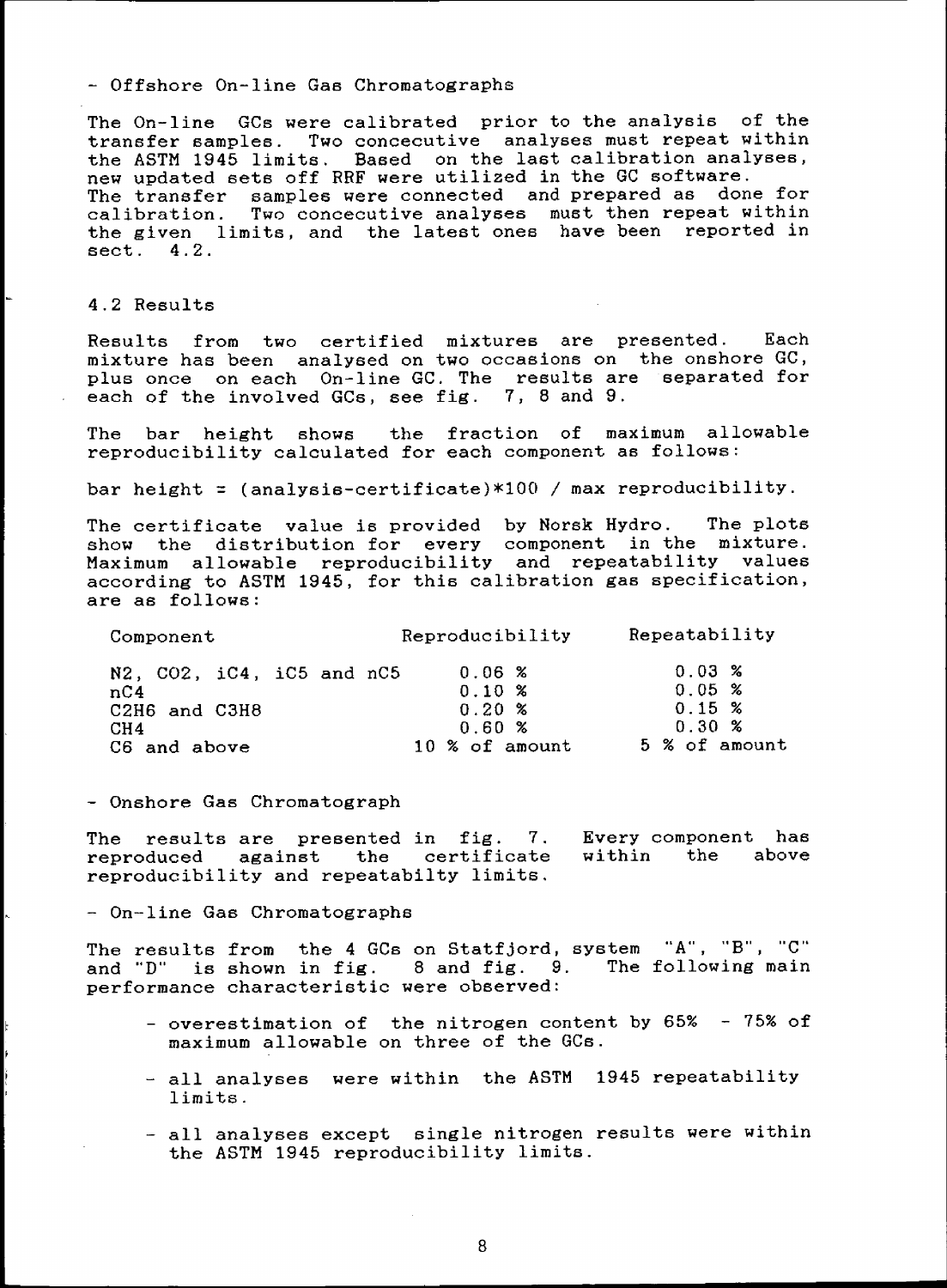# 4.3 Discussion

the general **ItC" and liD".** system "A'". The main finding of the test comparison was overestimaton of nitrogen content on system "B", This was not found to be of the same extent on Several explanations have been examined.

The main reason for nitrogen overestimation seems to be changes in the nitrogen RRF during the period of testing, due to process corruptions (liquid carry-over) on the metering stations.

A small shift was observed in the hexane (C6) result between the first and second analysis on the allocation GC. This can be explained by utilizing a new calibration bottle in the time between.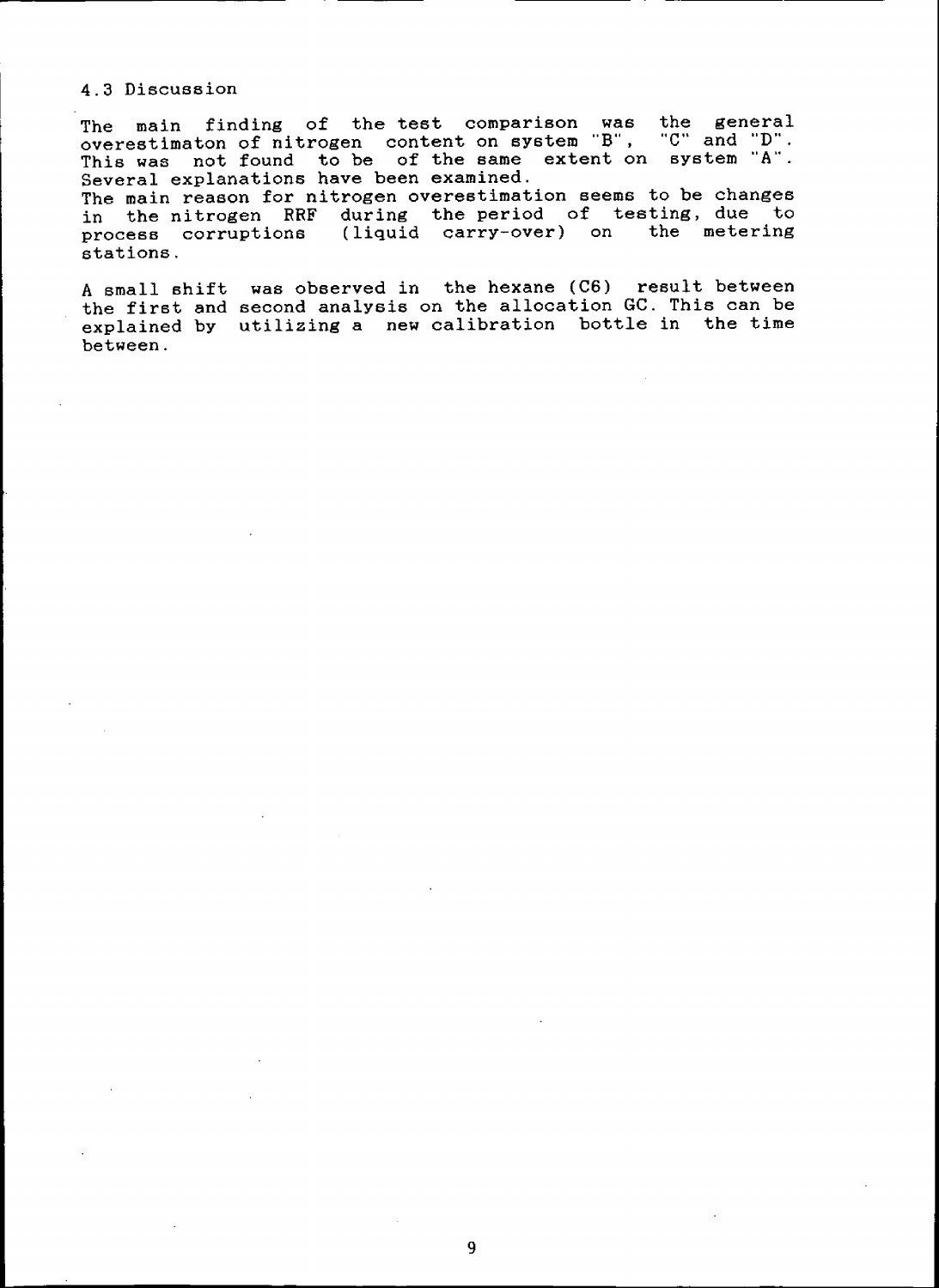·5. Phase III

5.1 Description

Phase III of the test program includes a comparison between the On-line GC figures and the analysed results from the existing sampler system. The existing flow proportional sampler system collects small amounts (0.5 ml) of gas into the sample cylinder after fixed increments of exported gas. The sample piston cylinder uses argon as a back-pressure gas, keeping cylinder pressure slightly above line pressure. Maximum filling volume of the cylinder is 800 mI.

After a sampling period of 14 days, the cylinder is removed and transported to the onshore allocation laboratory for analysis.

The station master computer is provided with every analysis from the On-line GC. This information is combined with exported volumes since the last analysis, and printed on a chromatograph report.

During phase III, the chromatograph reports on GC systems "B" and "C" are continiously logged by a PC. The reports are created approximately 4 times per hour per GC system. During a 14 days period. 1100 - 1300 single analyses are logged.

In order to compare the GC data against the allocation analysis result, they must be weighted with respect to flowrate, and corrected if there are any obvious errors.

### 5.2 Preliminary results

During phase III, twelve sampling periods will be compared. The results presented in fig  $10 -$  fig  $13$ , cover the first eight of these.

The comparison of the results is based on the reproducibiliy limits in ASTM 1945 as done for phase II. observations have been found in phase III. The following main

- underestimation of the C6+ fraction particular for system "C", in the beginning of the test period.
- C1 C5, N2 and CO2 have been within the reproducibility limits in ASTM 1945 for both systems.
- small variations in gas export composition.
- no systematic offset between On-line GC and Onshore GC, except for the C6+ fraction.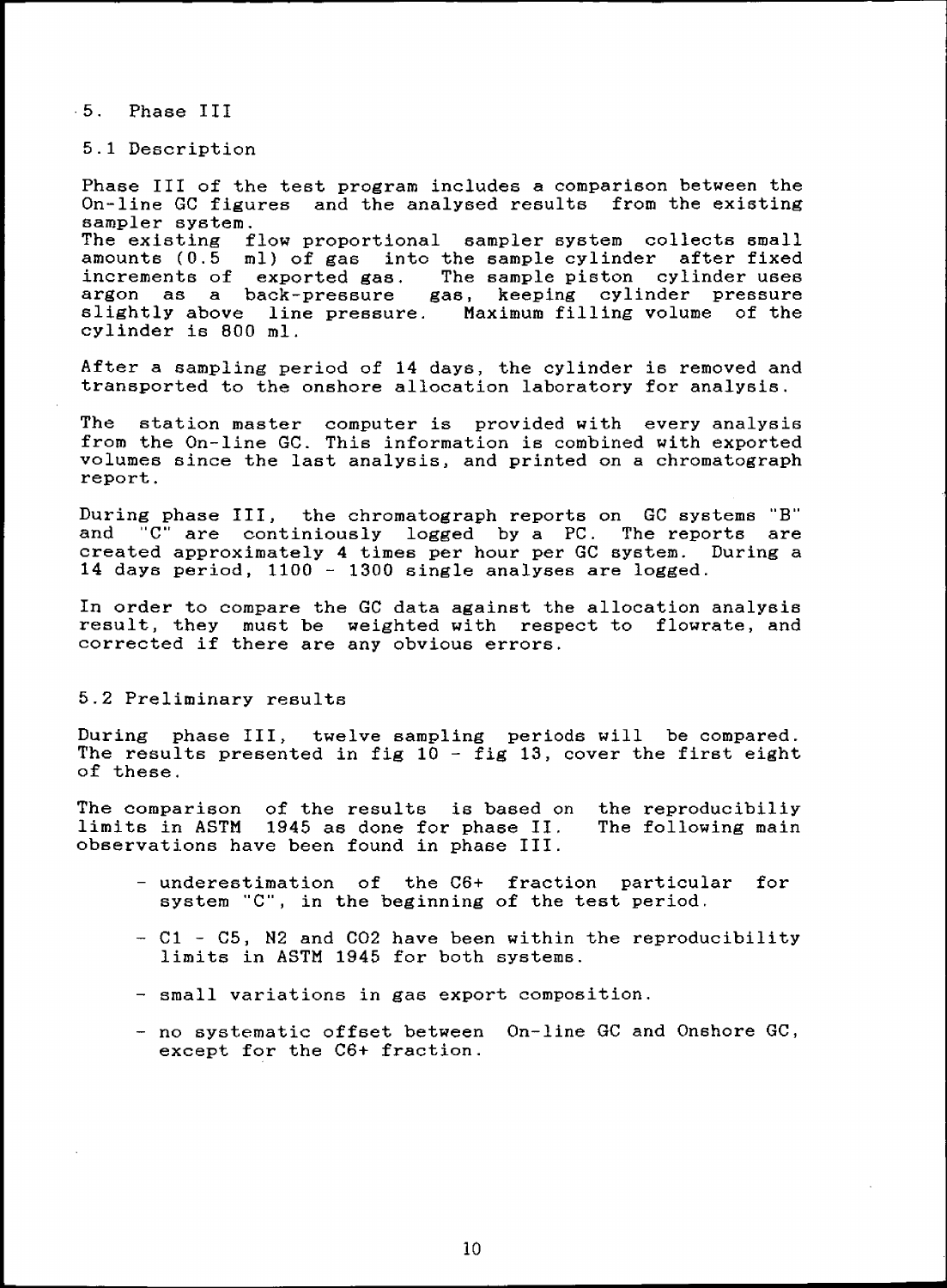## 5.3 Discussion

Phase III was determined to be the most difficult part of the test program, and initially no test criteria or accuracy objective was established. For comparison against phase II, the same reproduciblity limits have been used in phase III. The distinct underestimation of the C6+ fraction on both systems during the first months, has gradually become less, particular for system "B". System "B" is today within the reproducibility limits in ASTM 1945.

The effect of a different sampling point for the GC and the existing sampler have been tested, and no significant difference was observed. Based on the phase-envelope of the gas, we are close to the two-phase region through the sample/handling system. If any condensation of heavy ends has occured, this may cause underestimation of the C6+ fraction, resulting in large variations within the C6+ analysis data; however this has not been observed.

The underestimation of nitrogen found in phase II, is not observed to any extent in phase III.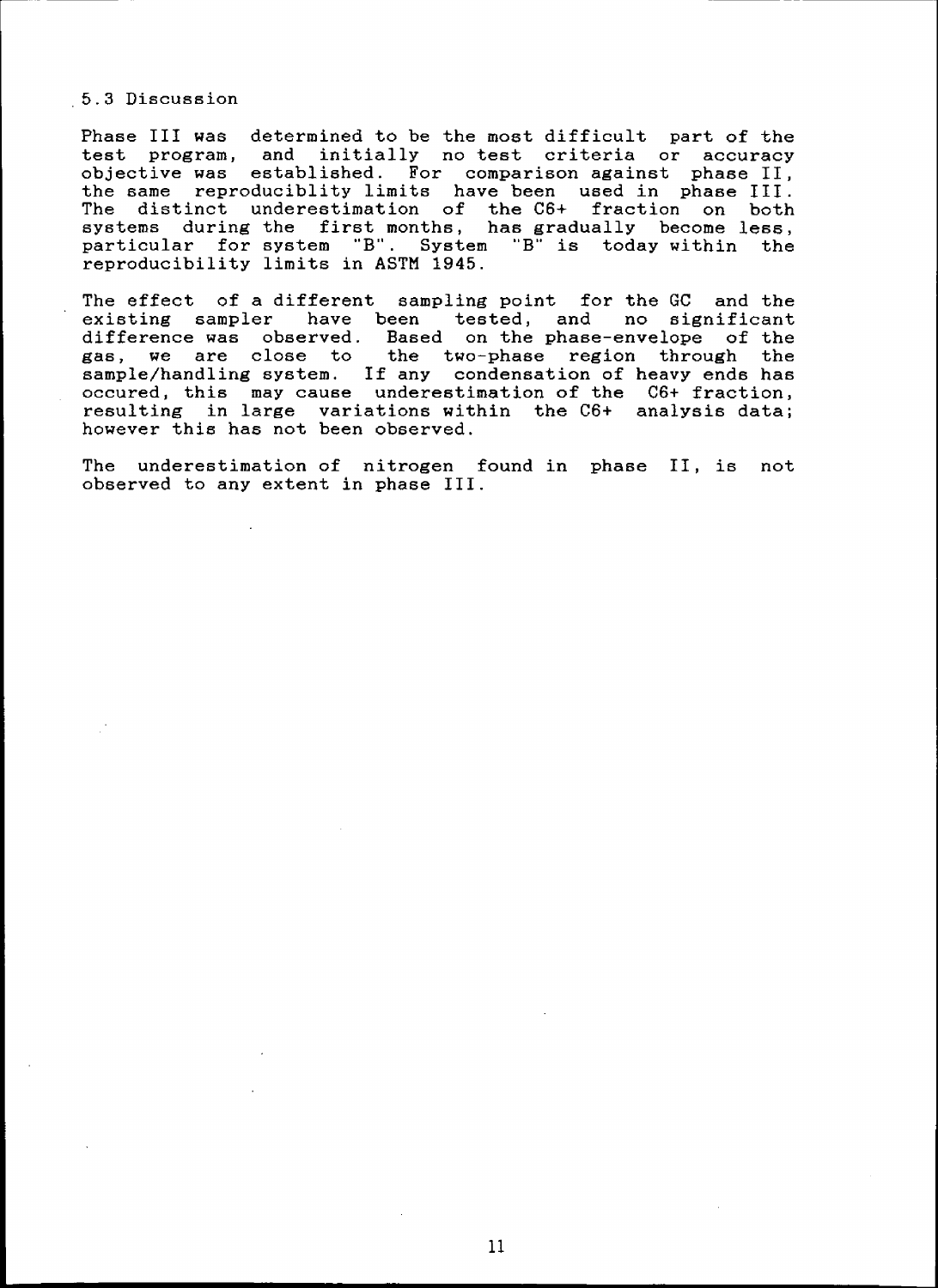## 6. Conclusion

Phase I: The mean availability for the test period is approx. 97 %, which is satisfactory. The relative response factor has in some cases not been within the preset limits, and the problem has been investigated. Satisfactory explanations have been concluded and overall the phase I testing shows that the GC operates reliably.

Phase II: Results from three On-line systems shows an overestimation of nitrogen. All the analysed hydrocarbon components (Cl - C6+) and C02 have reproduced on the On-line systems to within the ASTM 1945.

The Onshore and On-line GC have repeated within the ASTM 1945 limits and the Onshore GC has reproduced every component within the limits.

Phase II demonstrated that the GC analysing accuracy is sufficient to develop an accepted On-line GC for allocation purposes.

Phase III: Preliminary results indicate for the last periods that the two independent sampling/analysing systems existing flow proportional system) reproducibility in ASTM 1945. A further C6+ underestimation will be carried out. (On-line GC versus agree within the study of the observed

Following aspects should to be taken into consideration when utilizing an On-line GC system for allocation purpose:

- optimize calibration interval based on experience ie. monitor the performance
- use high quality calibration gas
- operational and maintenance procedure to be established
- consider the education of personnell

The advantage of on-line available GC data can be included in<br>the flow calculations, for new gas metering systems. By the flow calculations for new gas metering systems. continious updating of critical gas data (Tc, Pc, back-up density, viscosity, isentropic exponent, Zref, etc ), improved measurement performance will be expected.

- 7. References
	- G. Brown Use of in1ine gaschromatograph for gas sales from an offshore platform. North Sea Flow Metering Workshop, NEL 1986.

ASTM Designation 1945 - 81. Analysis of natural gas by gas chromatography.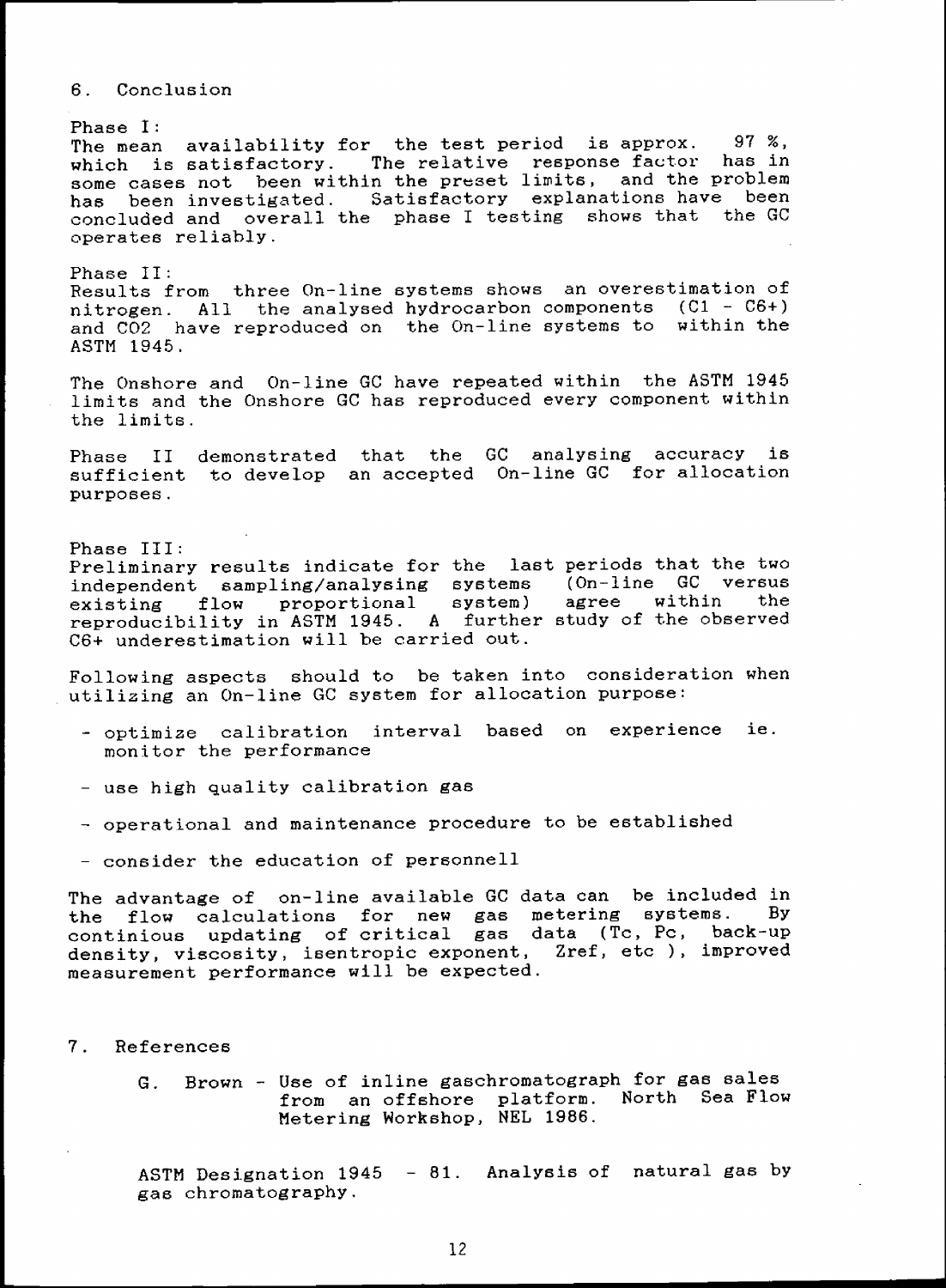

STATFJORD FIELD GAS<br>EXPORT METERING<br>STATION  $Fig. 1$ 



 $\mathcal{L}^{\mathcal{L}}$ 

 $\sim$ 

Schematic drawing<br>of<br>sample handling system STATFJORD FIELD GAS CHROMATOGRAPIE

Fig. 2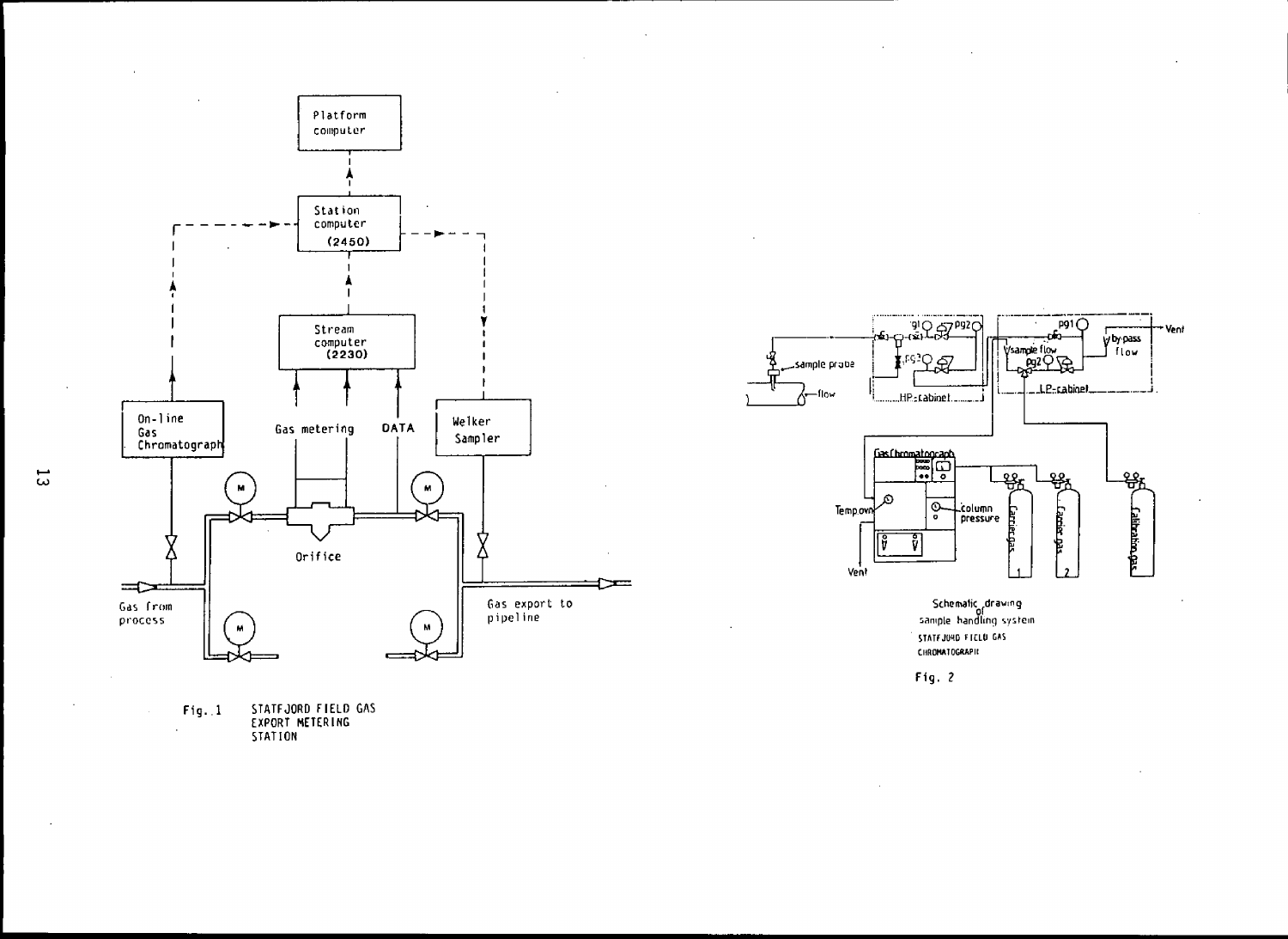



OF DOWNTIME OBJECTIVE se

of total no. of Downtimes  $\boldsymbol{\kappa}$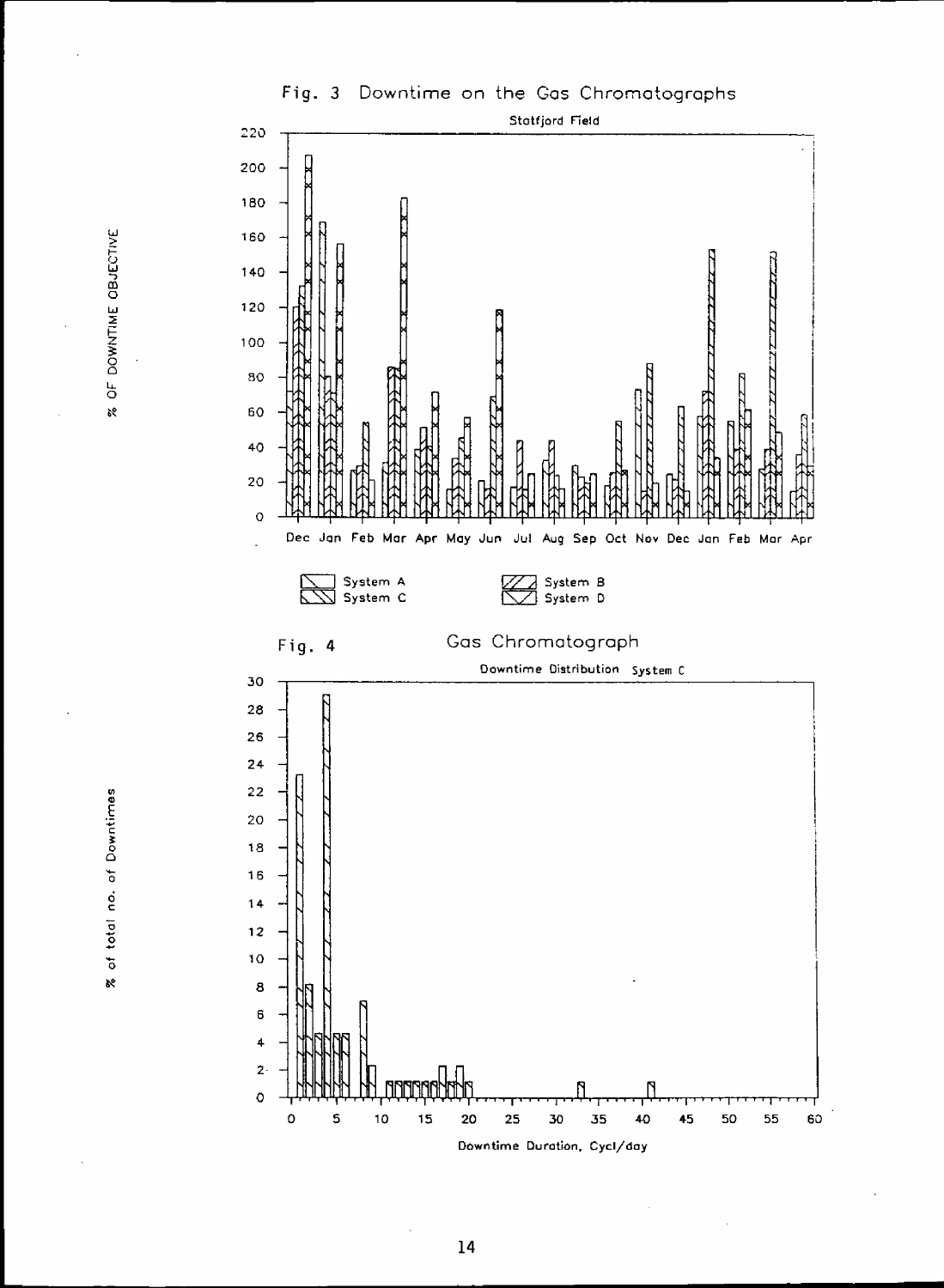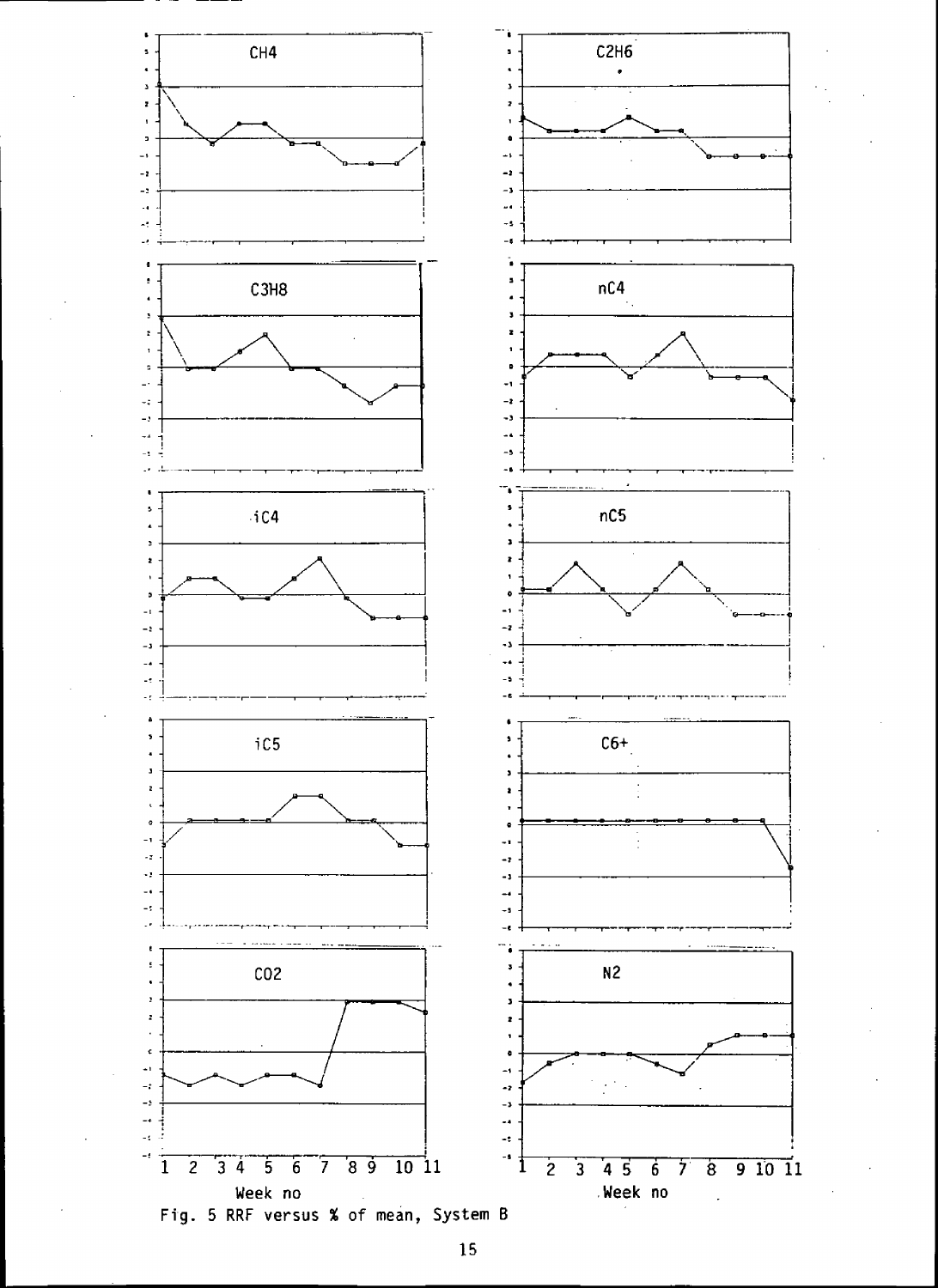

Fig. 6 RRF yersus % of mean, System C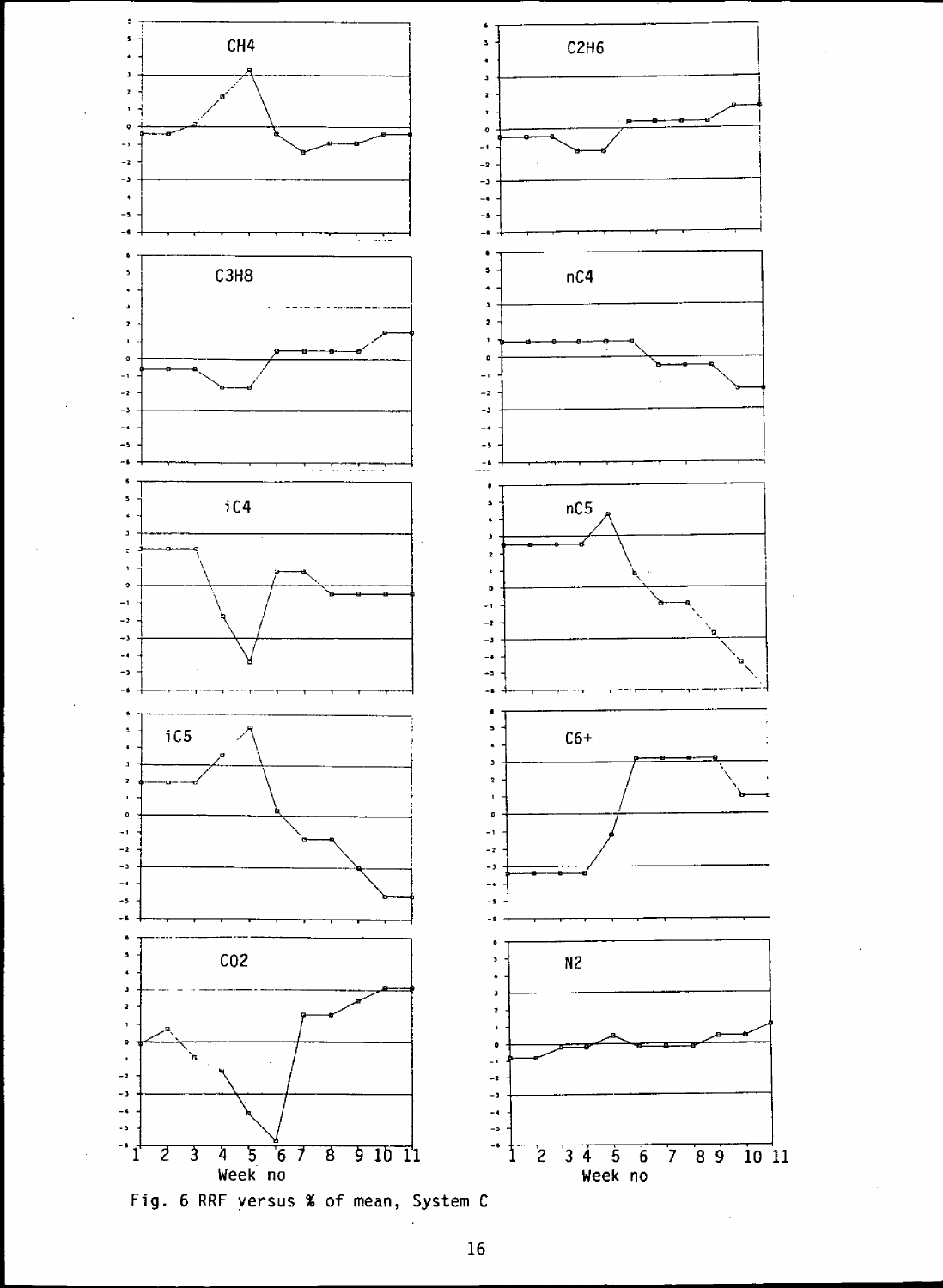



 $\aleph$ 

 $\tilde{\mathbf{K}}$ 

17

Ŷ.

 $\hat{\mathcal{A}}$ 

 $\gamma$ 

 $\bar{z}$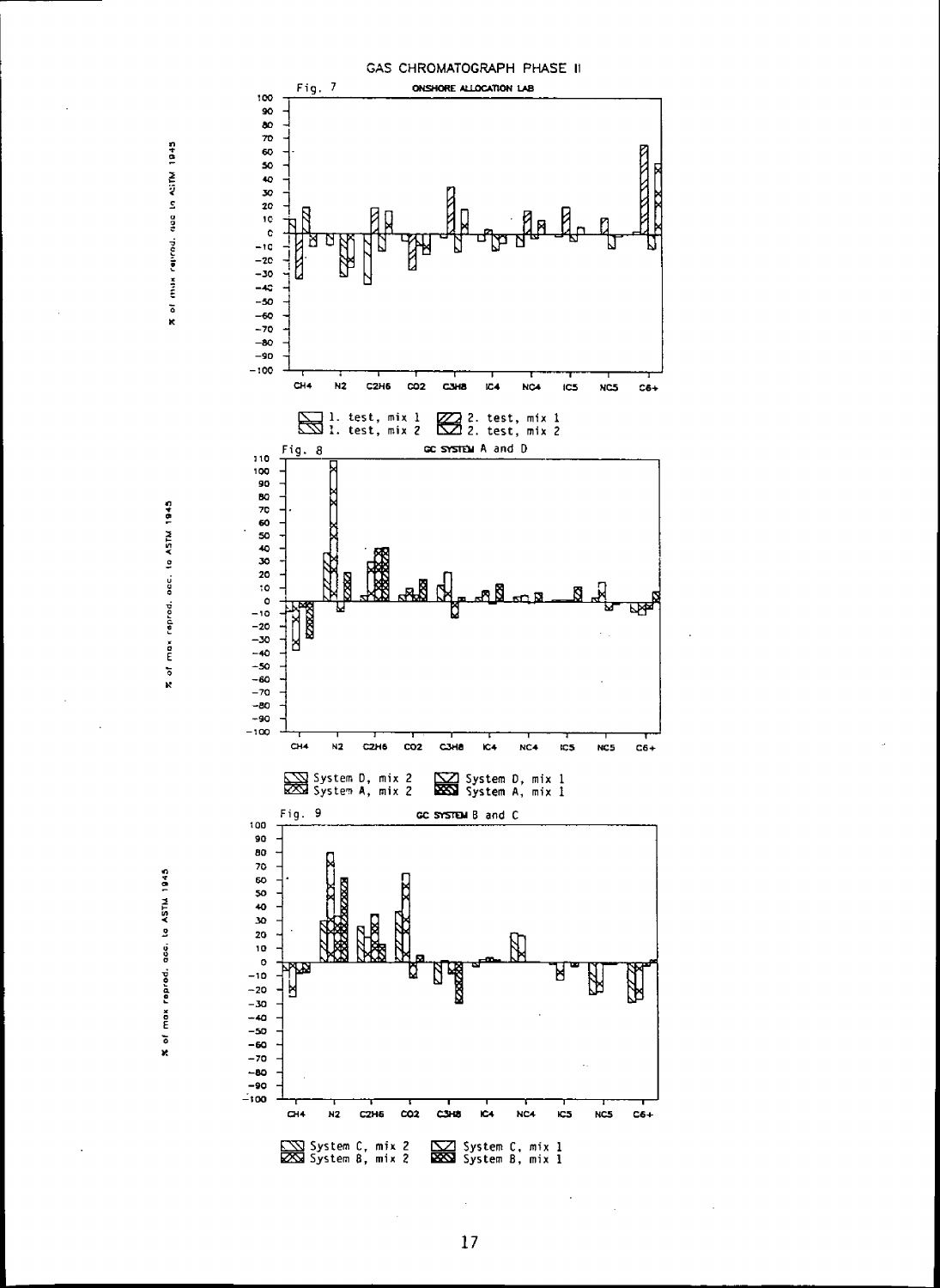1945<br>. ~ 0 ~ 0 It:  $\frac{3}{2}$  $\frac{1}{2}$ Ie





**GAS CHROMATOGRAPH PHASE III**